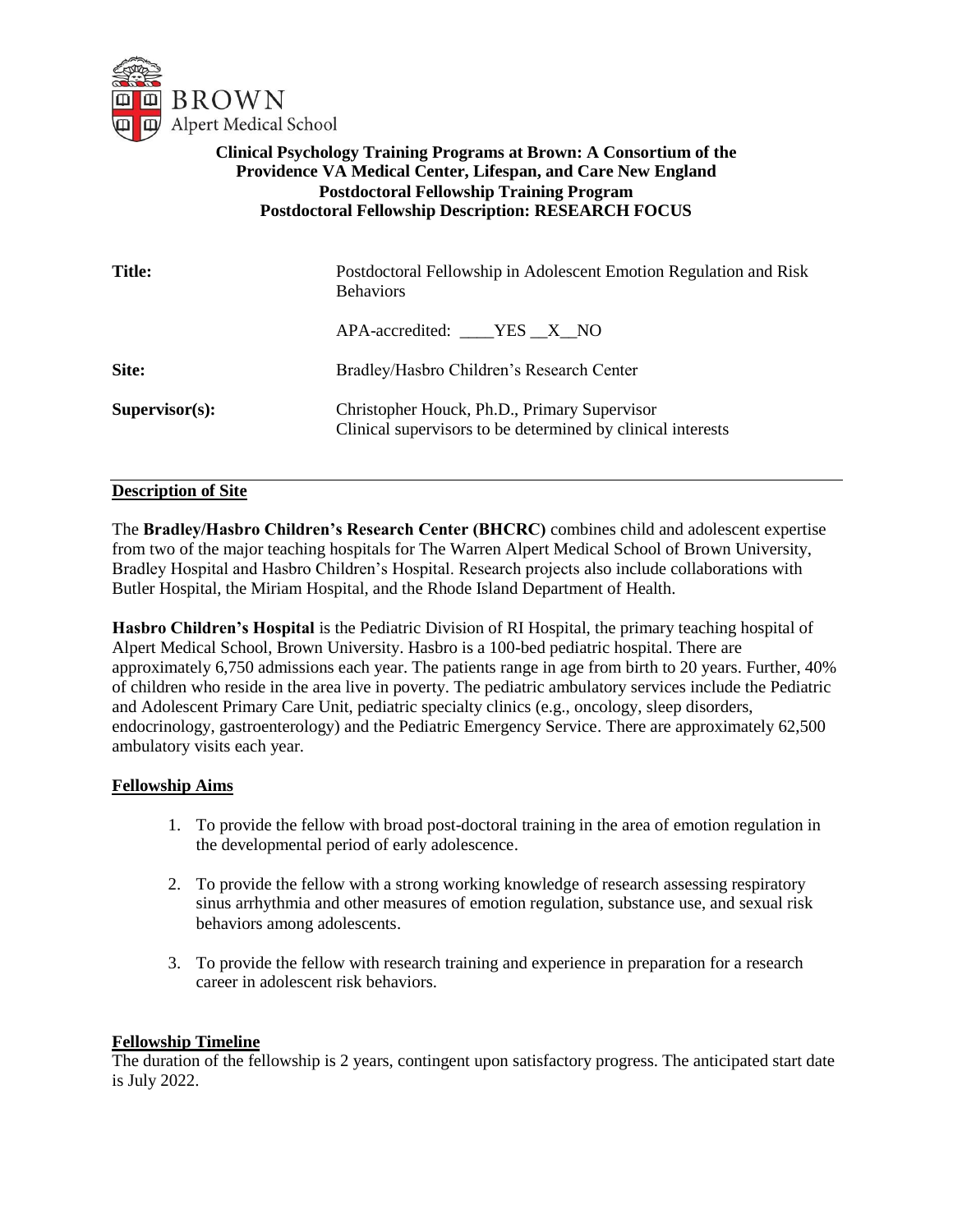### **Research Activity Plan (77.5%)**

The context of the fellowship experience will be a longitudinal study of the relationship between respiratory sinus arrhythmia (RSA; a measure of emotion regulation) and adolescent risk behaviors (substance use and sexual risk). The design uses virtual reality and other computerized tasks to elicit emotion and will examine multiple measurements of RSA (baseline, challenge, recovery) in predicting vulnerability to early onset substance use. The population of the study is early adolescents (12-year-olds) who will be assessed every three months for two years. Opportunities also exist to gain exposure to emotion regulation intervention studies occurring in the lab. The fellow will assist in coordinating this study.

In addition to experiences included in the execution of this research project, the fellowship will include development of the fellow's independent program of research (including grant writing and manuscript preparation). The nature of this independent research program will be collaboratively determined by the fellow and supervisor and will result in tangible scientific products (e.g., manuscripts, presentation at national meetings, grant applications). The independent program of research may involve new directions or continued development of the trainee's prior work.

The fellow will be exposed to various aspects of adolescent risk and emotion regulation research via participation in the following activities:

- Study coordination  $(50\%)$ 
	- a. The fellow will collaborate with the PIs (including supervisor Houck) to coordinate a large longitudinal study recently funded by the National Institute on Drug Abuse.
	- b. The fellow will be required to participate in weekly research meetings conducted at the BHCRC.
	- c. The fellow will assist in conducting the experimental protocol and follow-up assessments with participants, as well as train and supervise research assistants in conducting study protocols.
- Independent research (28.5%)
	- a. Grant writing: The fellow will be encouraged to develop a grant idea and submit a grant proposal by the end of the fellowship term.
	- b. Manuscript preparation and submission: The fellow will be encouraged to collaborate on manuscript preparation and poster submissions at national conferences. Individually tailored goals will be established in this area, and existing data sets in the lab are available for these aims.

#### **Clinical Activity Plan (12.5%)**

Opportunities for additional clinical experience will be provided as part of the position through the pediatric psychology rotations at Hasbro Children's Hospital and include a variety of outpatient clinics and inpatient services for children and adolescents with medical and mental health conditions. These clinical activities will be tailored to the fellow's training background and goals.

Path toward licensure: YES\_X\_\_\_ NO\_\_\_\_\_

#### **Didactics (10%)**

Postdoctoral Seminars: The fellow will participate in the following postdoctoral seminars through the Postdoctoral Fellowship Training Program.

Mandatory Didactics: PFTP Core Seminars (1 per month) DPHB Academic Grand Rounds (1 per month)